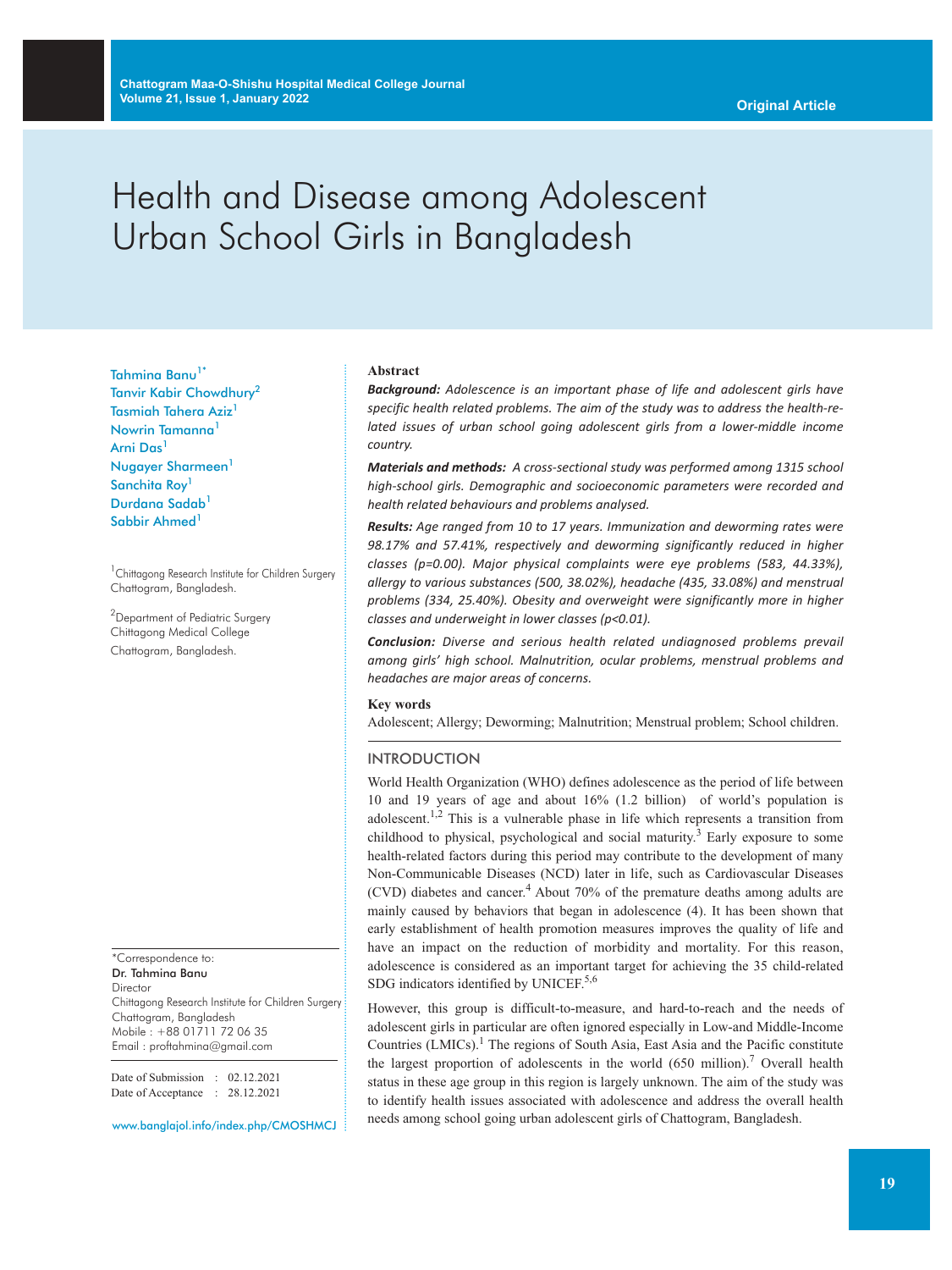#### MATERIALS AND METHODS

This was a cross sectional study performed during the year 2018 in a government girls' high school at authors' metropolitan city which is the second largest city of the country. This school is a pioneer institute for girls' education in the city and usually the best performing students can get admission there.

After training of the data collectors and piloting, a questionnaire and a consent form were given to each of the students and they were asked to return those with a photo and permission from the parents. Some demographic and socioeconomic data were filled up by the parents on behalf of their child. Data collection was performed between 31st March and 17th April, 2018 for morning shift students and between 1st September and 6th September, 2018 for day shift students. Students in whom disease conditions were identified by the junior doctors, were re-examined on the last day by a panel of specialist comprising a paediatric surgeon, a gynaecologist, a paediatrician, a public health expert, and an eye specialist (All above the rank of associate professor or equivalent rank).

Data regarding demographic, socioeconomic, health related behaviour and problems were collected. Age, religion, occupation of parent/guardian, total monthly income of the family, source and treatment of drinking water, immunization and deworming status were recorded. The students were asked to report any present complaints and presence of any congenital anomalies. Anthropometric measurements, general and systemic examinations were performed. Height and weight were measured to calculate BMI. To address measuring bias, multiple measurements were taken and the most consistent data were recorded. Same brand of equipment was used for the measurements. Blood grouping and Rh typing was performed in 476 students, in 760 students blood group was known from previous tests and in 79 students blood grouping was not performed and could not be known. No other invasive investigations or procedures were performed. Nutritional status was defined based on BMI: underweight (BMI <18.5), normal weight (BMI 18.5 to 25), overweight (BMI 25-30), and obese  $(BMI > 30)$ .

Compiled data were coded in unique alphanumeric codes for each variable and subjected to statistical analysis using Microsoft Excel 2019 and SPSS version 22. Categorical variables were described as frequency and percentage and compared using Chi-square test. Continuous variables were expressed as mean ± standard deviation, median and Inter quartile range (IQR) and corelation was analysed using Pearson correlation test. Trend lines were analysed for deworming, malnutrition and major physical problems among students of lower to higher classes and R-squared values were calculated using linear regression model. p value  $\leq 0.05$  was considered to be significant. This study guaranteed the confidentiality of data by expressly omitting names from the case record forms and data were collected and processed in absolute anonymity with restricted user.

#### **RESULTS**

Among a total of 1315 students, age ranged from 10 to 17 years (Mean  $12.53 \pm 1.50$ , median 13, and IQR 11-14 years). Number of students from class 5,6,7,8 and 9 were respectively 269 (20.5%), 267 (20.3%), 261 (19.8%), 251 (19.1%), 267 (20.3%). Majority were Muslim (970, 73.76%), followed by Hindu (294, 22.36%) and Buddhist (50, 3.8%). Majority of the parents were service holder (468, 35.59%), followed by businessman (366, 27.83%) and teacher (171, 13%) (Table I). Table I summarizes the socioeconomic and health related behaviours. Immunization rate was 98.17% and deworming rate was 57.41%. Frequency and percentage of deworming significantly reduced among students of higher classes (p=0.00).

Majority of the girls complained of problem in eyesight (583, 44.33%). Allergy to various substances (500,38.02%) was the second most common complaint followed by headache (435, 33.08%). Menstrual problem was present in 334 (25.40%) girls. Table II lists the problems described by the students and Table III summarizes the symptoms related to these complaints. Abdominal pain was complained by 125 (9.51%), lower limb and joint pain by 50 (3.8%), back pain by 17 (1.29%), and other region by 40 (3.04%) students. Among urinary problems 72 (5.48%) had dysuria, 10 (0.76%) had itching in the genitalia, 4 (.30%) had diagnosed urinary tract infection, 2(0.15%) had dribbling of urine. Among bowel problems 124 (9.43%) had constipation, 15 (1.14% (Per rectal bleeding, 17 (1.29%) had both, 8 (0.61%) had diarrhoea and one each had rectal prolapse and painless anal swelling. Only single complaint was present in 324 (24.64%) girls, 2 complaints in 329 (25.02%), 3 in 259 (19.7%), 4 in 137 (10.42%) and more than 4 complaints were present in 109 (8.29%) girls.

Ocular and menstrual problems increased in higher classes (p=0.00 and 0.01, respectively). Complaint of weakness also increased in higher classes but was marginally statistically insignificant (p=0.05). Allergic conditions were described more by students of class 5 and 8 (0.01) while cough was complained more by students of class 6 and 8 ( $p=0.00$ ). There was no significant difference among classes regarding pain (p=0.67), bowel problem  $(p=0.12)$ , urinary problem  $(p=0.96)$ , and sore throat  $(p=0.97)$ .

Weight ranged from 22 to 94 kg (mean  $48.26 \pm 11.11$ , median 47, IQR 40-55 kg). Height ranged from 34-101 cm (mean  $152.52 \pm 36.11$ , median 152, IQR 148-156 cm). Obesity and overweight were significantly more in higher classes and underweight in lower classes,  $p=0.00$  (Figure 1). There was no relation of deworming status with parent's occupation or income categories (p=0.90 and 0.47, respectively). Anaemia was present in 106 (8.06%), raised temperature in 3 (0.23%) and oedema in 2 (0.15%). None had jaundice, cyanosis or clubbing. Temperature ranged from 94 to 103-degree Fahrenheit (Mean  $98.63 \pm .78$  and median 98.67). Milestone of development was delayed in 8 (0.61%), equally divided between cognitive and speech delay. There were one positive examination finding in 383 (29.13%), two in 50 (3.80%), three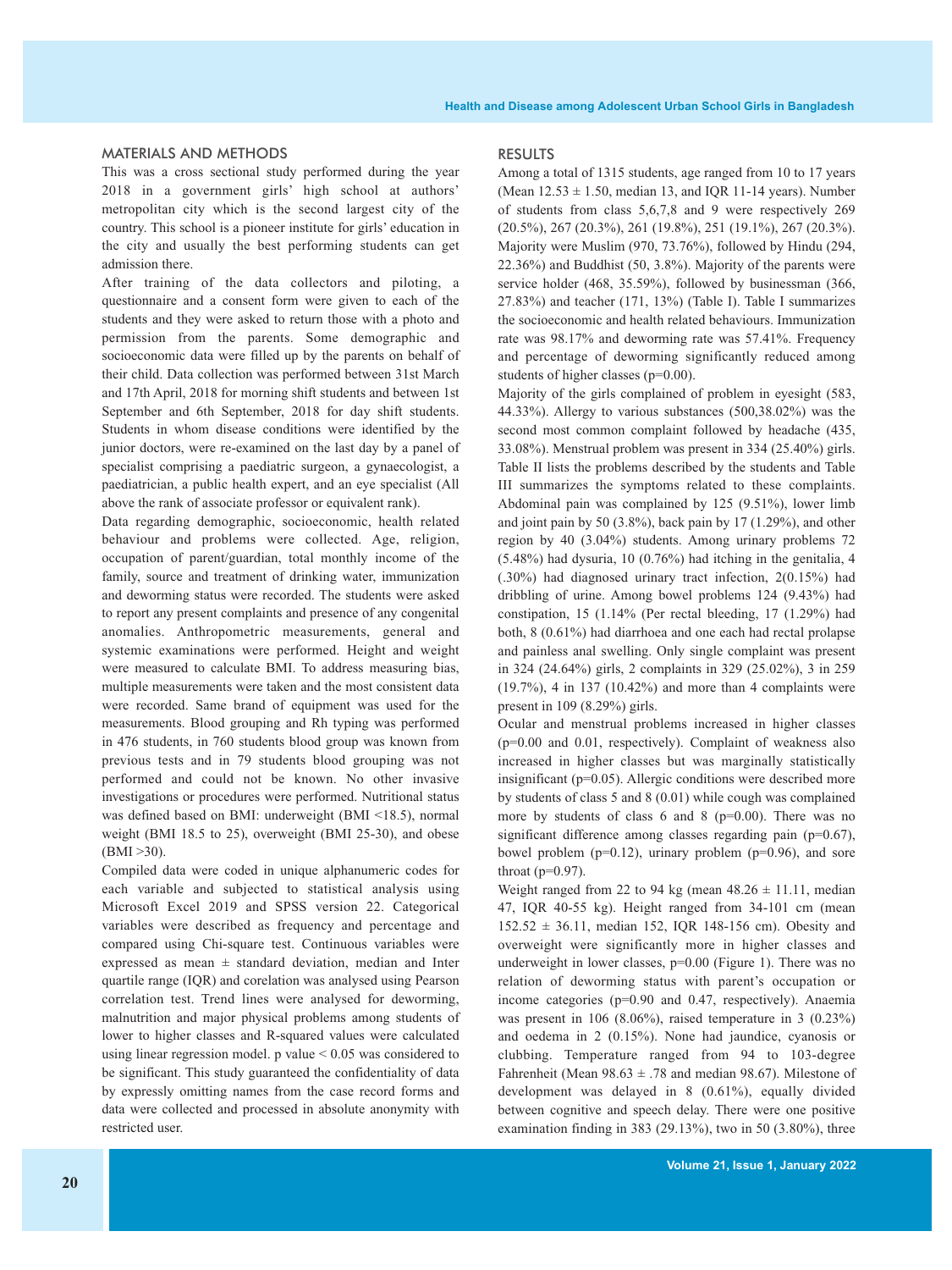in 9 (0.68%), and four in 2 (0.15%) girls. Among the girls who mentioned about at least one problem (1158), 36.79% had at least one positive examination finding. Among those who did not have any complaint (157), 12.74% had positive examination finding.

Among the disease conditions, birth defects were 59 (4.5%) and the rest were acquired conditions. Table IV summarizes cranio-facial, ENT and limb conditions diagnosed from history and physical examination in these girls. Among abdominal conditions, 141 had constipation, 32 had per rectal bleeding, 3 had inguinal hernia, 1 had haemorrhoid, and 1 had rectal prolapse. Among chest conditions, 53 had cough with sputum, 49 had dry cough, 39 had bronchial asthma, and one had history of open-heart surgery. One girl had hypothyroidism and was on medication. Skin conditions other than allergy were acne (8), depigmentation (3), fungal infection (2), ugly scar (2), vitiligo (2), psoriasis (1), keratosis pilaris (1), post chicken pox keloid (1), nevus (1), mole (1) and paronychia (1).

| <b>Table I</b> Socioeconomic and health related behaviours and parameters (n=1315) |  |  |  |
|------------------------------------------------------------------------------------|--|--|--|
|------------------------------------------------------------------------------------|--|--|--|

|                             | Socio-economic parameters     |               |                                      | <b>Health parameters</b>               |               |  |  |
|-----------------------------|-------------------------------|---------------|--------------------------------------|----------------------------------------|---------------|--|--|
|                             | <b>Parent's occupation</b>    | Frequency (%) |                                      | <b>Blood</b> group                     | Frequency (%) |  |  |
| $\bullet$                   | Service Holder                | 468 (35.6)    | $\bullet$                            | $() +$                                 | 449 (34.1)    |  |  |
| $\bullet$                   | Businessman                   | 366(27.8)     | $\bullet$                            | $B+$                                   | 397 (30.2)    |  |  |
| $\bullet$                   | Teacher                       | 171(13.0)     | $\bullet$                            | $A+$                                   | 274 (20.8)    |  |  |
| $\bullet$                   | Banker                        | 84(6.4)       | $\bullet$                            | $AB+$                                  | 89(6.8)       |  |  |
| ۰                           | Engineer                      | 45(3.4)       | $\bullet$                            | $()$ -                                 | 13(1.0)       |  |  |
|                             | Non-Resident Bangladeshi      | 41(3.1)       | $\bullet$                            | $B -$                                  | 9(0.7)        |  |  |
| $\bullet$                   | Doctor                        | 36(2.7)       | $\bullet$                            | $A -$                                  | 4(0.3)        |  |  |
|                             | Advocate                      | 32(2.4)       | $\bullet$                            | $AB -$                                 | 1(0.1)        |  |  |
|                             | Small Businessman             | 29(2.2)       | $\bullet$                            | Unidentified                           | 79 (6.0)      |  |  |
|                             | Defence                       | 17(1.3)       |                                      | Immunization                           |               |  |  |
| ۵                           | Other                         | 26(2.0)       | ò                                    | Immunized                              | 1291 (98.2)   |  |  |
| Monthly family income (BDT) |                               | $\bullet$     | Not immunized                        | 18                                     |               |  |  |
|                             | >50000                        | 391 (29.7)    | $\bullet$                            | Unknown                                | 6             |  |  |
|                             | 40000-50000                   | 293(22.3)     |                                      | Deworming                              |               |  |  |
|                             | 30000-40000                   | 254(19.3)     | ò                                    | Yes                                    | 755 (57.4)    |  |  |
| $\bullet$                   | 20000-30000                   | 226(17.2)     | $\bullet$                            | $\rm No$                               | 557 (42.4)    |  |  |
| $\bullet$                   | 10000-20000                   | 104(7.9)      | $\bullet$                            | Unknown                                | 3(0.2)        |  |  |
|                             | < 10000                       | 36(2.7)       |                                      | <b>Nutritional status based on BMI</b> |               |  |  |
|                             | Unknown                       | 11(0.8)       | $\bullet$                            | Normal weight                          | 687 (52.3)    |  |  |
|                             | <b>Water Source</b>           |               | $\bullet$                            | Underweight                            | 405(30.8)     |  |  |
| $\bullet$                   | Tap water                     | 1171 (89.1)   | $\bullet$                            | Overweight                             | 186(14.1)     |  |  |
| ò                           | Tube well water               | 133(10.1)     | $\bullet$                            | Obese                                  | 37(2.8)       |  |  |
| $\bullet$                   | Unknown                       | 7(0.5)        |                                      | Presence of complaints                 |               |  |  |
| $\bullet$                   | Pond water                    | 2(0.2)        | $\bullet$                            | Yes                                    | 1158 (88.9)   |  |  |
|                             | Tap Water and tube well water | 2(0.2)        | $\bullet$                            | N <sub>0</sub>                         | 157(11.9)     |  |  |
| <b>Water treatment</b>      |                               |               | <b>Positive examination findings</b> |                                        |               |  |  |
|                             | <b>Boiled</b> water           | 708 (53.8)    | $\bullet$                            | Present                                | 446 (33.9)    |  |  |
|                             | <b>Filtered Water</b>         | 524 (39.9)    | $\bullet$                            | Absent                                 | 869 (66.1)    |  |  |
|                             | Boiled and filtered water     | 52(4.0)       |                                      |                                        |               |  |  |
|                             | Direct from source            | 27(2.1)       |                                      |                                        |               |  |  |
|                             | $\bullet$ Unknown             | 4(0.3)        |                                      |                                        |               |  |  |

**Table II** List of physical problems described by the students  $(n=1315)$ 

| <b>Symptoms</b>    | Frequency $(\% )$ |
|--------------------|-------------------|
| Ocular problems    | 583 (44.3)        |
| Allergy            | 480 (36.5)        |
| Headache           | 435(33.1)         |
| Menstrual problems | 334 (25.4)        |
| Pain               | 230 (17.5)        |
| Cough              | 190 (14.5)        |
| Bowel problems     | 168 (12.8)        |
| Weakness           | 142(10.8)         |
| Urinary problem    | 93(7.1)           |
| Vaginal discharge  | 75 (5.7)          |
| Sore throat        | 87 (6.6)          |
| Fever              | 34(2.6)           |
| Skin lesion        | 18 91.4)          |
| Nasal congestion   | 14(1.1)           |
| Other              | 63 (4.8)          |

**Table III** Types of eye-related, allergic and menstrual problems  $(n=1315)$ 

|           | <b>Problems</b>                                     | Frequency (%) |
|-----------|-----------------------------------------------------|---------------|
|           | Types of eye-related problem                        |               |
| $\bullet$ | Difficult seeing blackboard writing (Undiagnosed)   | 293 (22.3)    |
| $\bullet$ | Myopia (Use glasses)                                | 256 (19.5)    |
| $\bullet$ | Squint                                              | 16(1.2)       |
| $\bullet$ | Hypermetropia                                       | 12(1.0)       |
| $\bullet$ | <b>Excessive Tear Secretion</b>                     | 10(0.8)       |
| $\bullet$ | Conjunctivitis                                      | 4(0.3)        |
| $\bullet$ | Itching                                             | 4(0.3)        |
| $\bullet$ | <b>Blurring of Vision</b>                           | 4(0.3)        |
| $\bullet$ | Other (one each of chalazion, droping, photophobia, |               |
|           | sclera pigmentation, swelling, asymmetric position, |               |
|           | or a combination of above)                          | 8(0.6)        |
|           | <b>Types of allergies</b>                           |               |
| $\bullet$ | Food                                                | 260 (19.8)    |
| $\bullet$ | Allergic skin conditions                            | 106(8.1)      |
| $\bullet$ | Dust                                                | 66(5.0)       |
|           | Cold                                                | 12(1.0)       |
| ۵         | Insect                                              | 9(0.7)        |
|           | Perfume                                             | 2(0.2)        |
| ۵         | Drug                                                | 2(0.2)        |
|           | Animal                                              | 1(0.1)        |
|           | Flower                                              | 1(0.1)        |
|           | Combination of above                                | 19(1.4)       |
|           | <b>Problems with menstruation</b>                   |               |
| $\bullet$ | Dysmenorrhoea                                       | 131(10.0)     |
| $\bullet$ | Irregular cycle                                     | 103(7.8)      |
| $\bullet$ | Menorrhagia                                         | 25(1.9)       |
| $\bullet$ | Oligomenorrhoea                                     | 21(1.6)       |
| $\bullet$ | Poly menorrhoea                                     | 12(0.9)       |
| $\bullet$ | Long cycle                                          | 9(0.7)        |
| $\bullet$ | Not started yet (delayed)                           | 3(0.2)        |
| $\bullet$ | Combination of above                                | 8(0.6)        |

**Volume 21, Issue 1, January 2022**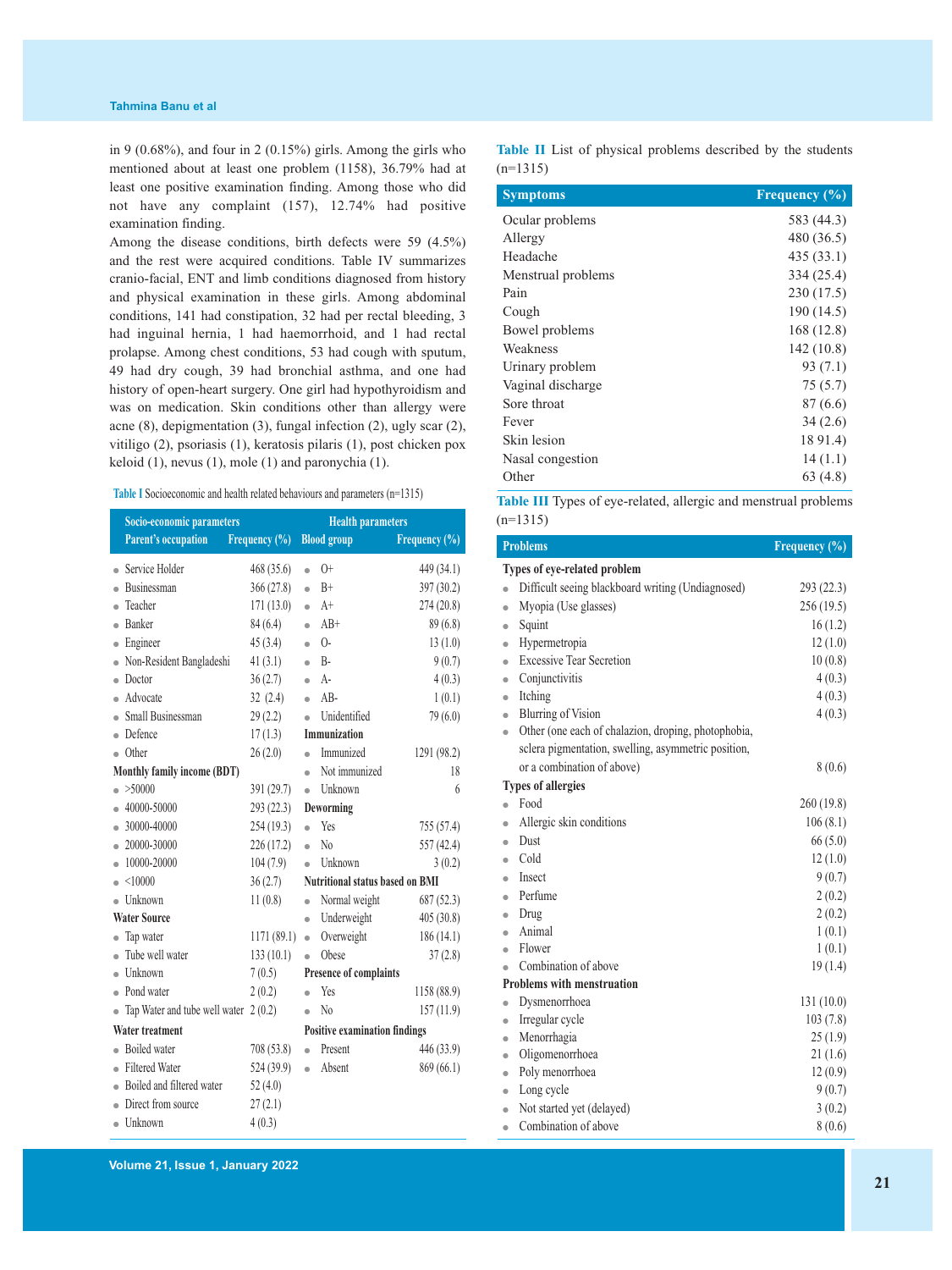

**Figure 1** Percentage of malnutrition among students of class 5 to class 9 (n=1315)

**Table IV** List of cranio-facial, ENT, and limb conditions  $(n=1315)$ 

| Cranio-facial                | No     | <b>ENT</b>                | N <sub>0</sub> | Limb                                                             | $\mathbf{N}\mathbf{0}$ |
|------------------------------|--------|---------------------------|----------------|------------------------------------------------------------------|------------------------|
| Tongue Tie                   | 4(0.3) | Chronic tonsillitis       | 67(5.1)        | Hyperhidrosis on Palm                                            | 2(0.2)                 |
| dental caries                | 2(0.2) | Acute tonsillitis         | 7(0.5)         | Phocomelia of right upper limb                                   | 1(0.1)                 |
| Malocclusion of Jaws         | 1(0.1) | Allergic rhinitis         | 39(3.0)        | Hemiparesis of left forearm                                      | 1(0.1)                 |
| Submandibular tenderness     | 1(0.1) | Chronic sinusitis         | 7(0.5)         | Rough palmar Skin                                                | 1(0.1)                 |
| Raised Nasal Bridge          |        |                           |                |                                                                  |                        |
| after corrected cleft lip    |        |                           |                |                                                                  |                        |
| and palate.                  | 1(0.1) | Hearing difficulty        | 4(0.3)         | Swelling of middle finger (Right Hand)                           |                        |
|                              |        |                           |                | [Amputed at the age of 1.5 years]                                | 1(0.1)                 |
| Facial Palsy                 | 1(0.1) | Nasal Polyp               | 3(0.2)         | Polydactyly in both hands                                        | 1(0.1)                 |
| Tongue Pigmentation          | 1(0.1) | <b>CSOM</b>               | 3(0.2)         | Dermatomyositis                                                  | 1(0.1)                 |
| Flat facies                  | 1(0.1) | DNS                       | 2(0.2)         | Bony deformity of lower limb                                     | 1(0.1)                 |
| Asymmetry of Face (Mandible) | 1(0.1) | Atrophic Rhinitis         | 1(0.1)         | Defect in 4 <sup>th</sup> and 5 <sup>th</sup> toes of right foot | 1(0.1)                 |
| Crouzon Syndrome             | 1(0.1) | Hypertrophied             | 1(0.1)         | Swelling of right index finger                                   | 1(0.1)                 |
| Occipital lipoma             | 1(0.1) | <b>Inferior Turbinate</b> |                |                                                                  |                        |
|                              |        | Adenoid                   | 1(0.1)         | Eversion of left foot                                            | 1(0.1)                 |
|                              |        | Branchial Fistula in      |                |                                                                  |                        |
|                              |        | Left Side of Neck 1(0.1)  |                | Slightly inverted right foot                                     | 1(0.1)                 |
|                              |        | Deafness                  | 1(0.1)         | Flat foot                                                        | 1(0.1)                 |
|                              |        | Recurrent abscess         |                |                                                                  |                        |
|                              |        | around The Ear            | 1(0.1)         | Thigh Muscle Defect                                              | 1(0.1)                 |
|                              |        | Tinnitus                  | 1(0.1)         | Hypertrophic Scar over Right Hand                                | 1(0.1)                 |
|                              |        | <b>Bat Ear</b>            | 1(0.1)         | Ganglion                                                         | 1(0.1)                 |
|                              |        | <b>External Ear</b>       |                |                                                                  |                        |
|                              |        | Deformity                 | 1(0.1)         | Axillary lipoma                                                  | 1(0.1)                 |
|                              |        | Macrotia                  | 1(0.1)         | Tuberculosis of knee joint                                       | 1(0.1)                 |

### **DISCUSSION**

This study, conducted among the students of class five to nine in a girls' high school in Chattogram, shows that there is a large burden of health-related problems among them. About 89% of the girls had some presenting complaints and one third of the girls had positive examination findings. Malnutrition, ocular health, headache and menstrual problems are major areas of concern.

About 89% of the family had a monthly income of more than 20,000 BDT in this study. The average household income in Bangladesh was about 16,000 BDT in 2016. <sup>8</sup> Almost all students used safe drinking water and about 98% used additional water treatment before drinking. Major source of drinking water was tap water. About 54% boiled water and about 40% filtered water before drinking. This urban scenario is in contrast with the census report of 2011 which showed that about 89% of the population of the country used tube-well water. Although, immunization status was well (98.17%), about 57% of the students took anthelmintic drug within the last three months. This was amidst a school deworming program in that school few days earlier. Students reported that some of them were absent on that day and others did not like the medicine and dropped it. This low deworming rate was contrary to findings from rural primary schools and a survey from DGHS which found a higher rate of deworming among primary school students.  $9-11$  Deworming rate in these studies ranged from 81% to 99%. A study that explored the reasons behind a low coverage of mass drug administration found that about 33% students were absent on that day, 8% had fear of side effects, 7% forgot to consume the drug,2% had lack of awareness and there was improper counselling in  $7\%$  students.<sup>12</sup> Another study showed that there was lack of concern about parasitic infection among children's parents in the rural settings also.<sup>13</sup>

Malnutrition was prevalent and about 48% of the students suffered from malnutrition. About 31% of the girls were underweight which is similar to the findings from Bangladesh demographic and health survey 2014, which found that up to 31% of adolescent girls (15–19 years old) are undernourished (BMI<18.5).<sup>14</sup> Underweight in adolescents has been found to be associated with adverse health consequences throughout the life. Although obesity was only about 3%, the proportion was more among students of higher classes. This is consistent with the report that prevalence of overweight and obese children and adolescent in high income countries are two times the prevalence reported for LMICS in the Asia Pacific region while the prevalence of underweight is high in LMICS (3). Obesity rates in the world's children and adolescents increased from less than 1% (Five million girls) in 1975 to nearly 6% in girls  $(50 \text{ million})$  in 2016.<sup>15</sup> A meta-analysis reported that adolescents' overweight and obesity have emerged as a major public health threat in Bangladesh and the pooled prevalence rates of overweight and obesity were 7% and 6%, respectively.<sup>16</sup> In a cross-sectional study conducted among 854 school children (Aged 12-18 years) in Bangladesh found that both urban and rural school children had poor CVD risk factor profile. Only 3.1% of urban students consumed recommended fruits and physical inactivity, overweight and obesity had higher odds.<sup>17</sup> Knowledge about essential nutrition among school-going adolescents was also quite low and approximately half of the participants from another recent study scored low in basic nutrition knowledge assessment.<sup>18</sup> A case-control study conducted among students aged 10-16 years in Bangladesh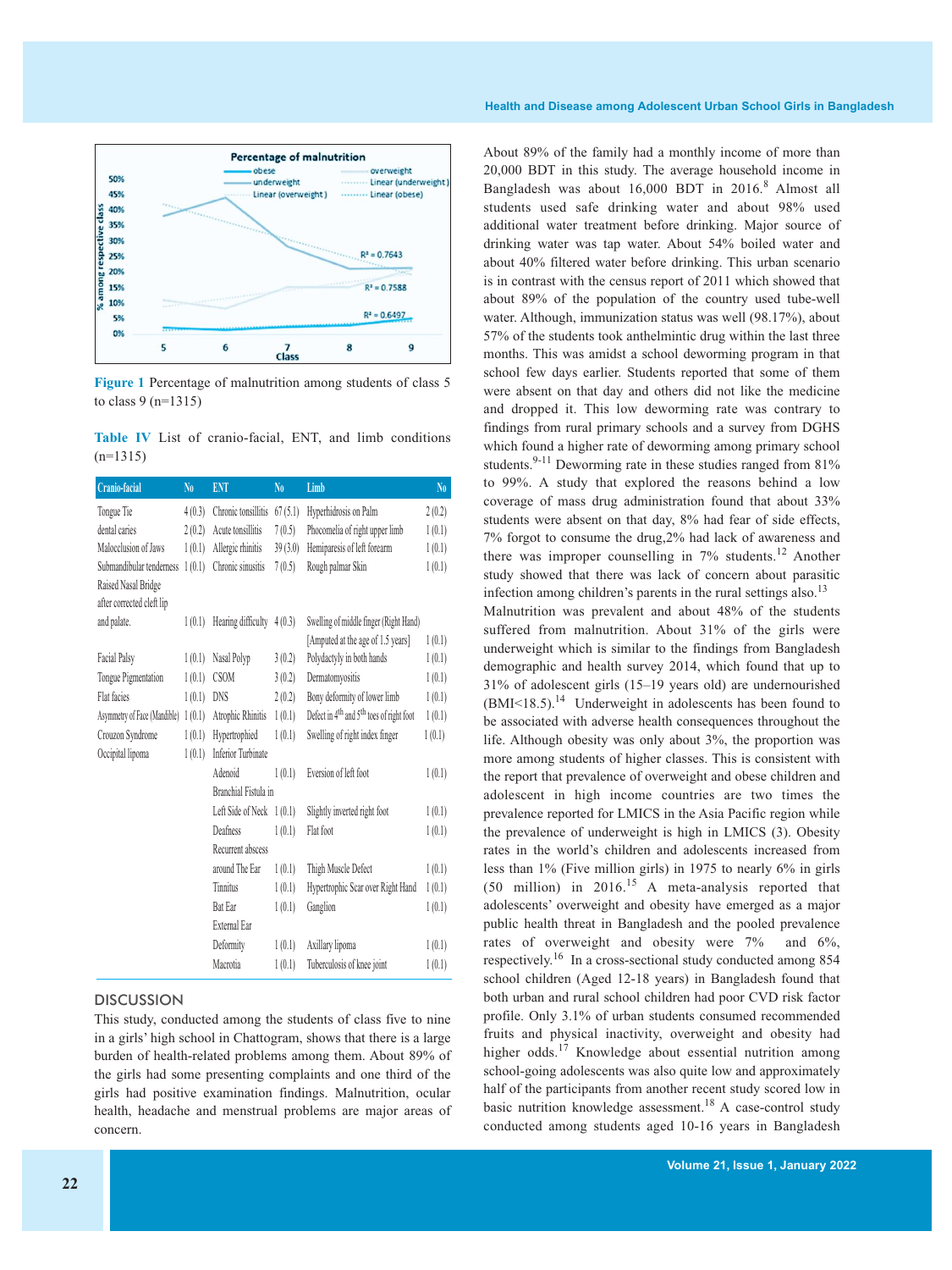found that family income >50,000 BDT per month, no physical activity, more than 4 h of sedentary activities, regular consumption of fast food were risk factors associated with childhood overweight/obesity whereas, having a normal weight mother and eating cakes or biscuits less than 3 days a week were found as protective factors.<sup>19</sup> It has been suggested that there is an urgent need to invest in improving the diets of adolescents in Bangladesh. 20

Ocular problems were prevalent among a large number of students who represent the better performing students of the city. Although a community-based peri-urban study found a prevalence rate of 5.63% among children less than 15 years, the frequency was much higher in this study.<sup>21</sup> About 19% of the girls were using spectacles and there were more who had undiagnosed vision problems. Visual impairments are associated with health, educational attainment, and social functioning throughout the life.<sup>22</sup> A population based epidemiological study among adults in Dhaka reported that about 93% of the participant selected through multi-stage cluster sampling were clinically diagnosed with eye disease and female gender was one of the significant associations with refractive error. 23

Menstrual problems had been experienced by about one fourth of the girls in this study and majority had dysmenorrhoea and irregular cycles. Poor menstrual hygiene and inadequate selfcare are major determinants of morbidity and other complications among them. Studies have shown that most adolescent girls had incomplete and inaccurate information about menstrual physiology and its management.<sup>23-25</sup> Adolescent girls are often reluctant to discuss this topic with their parents and hesitant to seek help regarding their menstrual problems.<sup>26</sup> A nationwide cross-sectional study conducted among 2332 school girls aged 11-17 years from 700 schools found that they had a mean 2.8 missed days per menstrual cycle. Girl's attitude, misconceptions about menstruation, insufficient and inadequate facilities at school, and family restriction were some of the risk factors for school absence.<sup>27</sup> A study reported that in Bangladesh adolescents' need of sexual and reproductive health information and services was not addressed so far according to their expectation. Maintenance of confidentiality was the main concern for them and they opined that school health clinics could be a good option for maintaining their privacy.<sup>28</sup> Another study on older adolescent girls (16-17 years) reported that 65% of the girls thought school's text books lack sufficient knowledge and 61% though school teaching system was insufficient concerning sexual and reproductive health.<sup>23</sup> An ideal menstrual health education curriculum would encourage girls to think about the relationships between knowledge, choice, behaviours and enhanced human health and would help to improve maternal health.<sup>29</sup> Another school-based educational intervention study on menstrual health conducted among 416 adolescent girls aged 11-16 years found that it had significantly improved knowledge (51% to 82.4%), beliefs and practices (28.8% to

88.9%) among them. It also reduced complications from lack of hygiene.<sup>30</sup> Schools are optimistic in addressing the issues surrounding menstrual hygiene, however, lack of resources, unavailability of fund for the maintenance of facilities, affordability of sanitary napkins and poverty are some of the obstacles to establish and maintain menstrual hygiene facilities in the schools.

## LIMITATIONS

This study has several limitations. Health related data were taken primarily based on history given by the girls and clinical examination; Hence misclassification bias maybe present in some cases. Recall bias and low response could be present as data collection was conducted mainly by face-to-face interview. Measurement bias due to human error could also exist. The study is furthermore subjected to all the limitations of a crosssectional study. Nonetheless, this study has highlighted some major areas of concern among adolescent school girls in a part of Bangladesh and will add to the growing evidence for the need for action to improve the situation.

#### **CONCLUSION**

There are a lot of health-related problems among adolescent school girls which needs to be addressed. Malnutrition, ocular problems, menstrual problems and headaches are major areas of concerns. Menstrual and ocular problems increased with age. Majority use safe drinking water and are well immunized, however, deworming status is not satisfactory. Obesity and overweight were more among senior students and underweight in junior students.

#### RECOMMENDATIONS

● Lifestyle modification and nutritional improvement.

- Further studied on the role of electronic devices on visual problems in school children and limiting their use.
- Awareness creation about deworming among older kids and their parents.

## **DISCLOSURE**

All the authors declared no competing interest.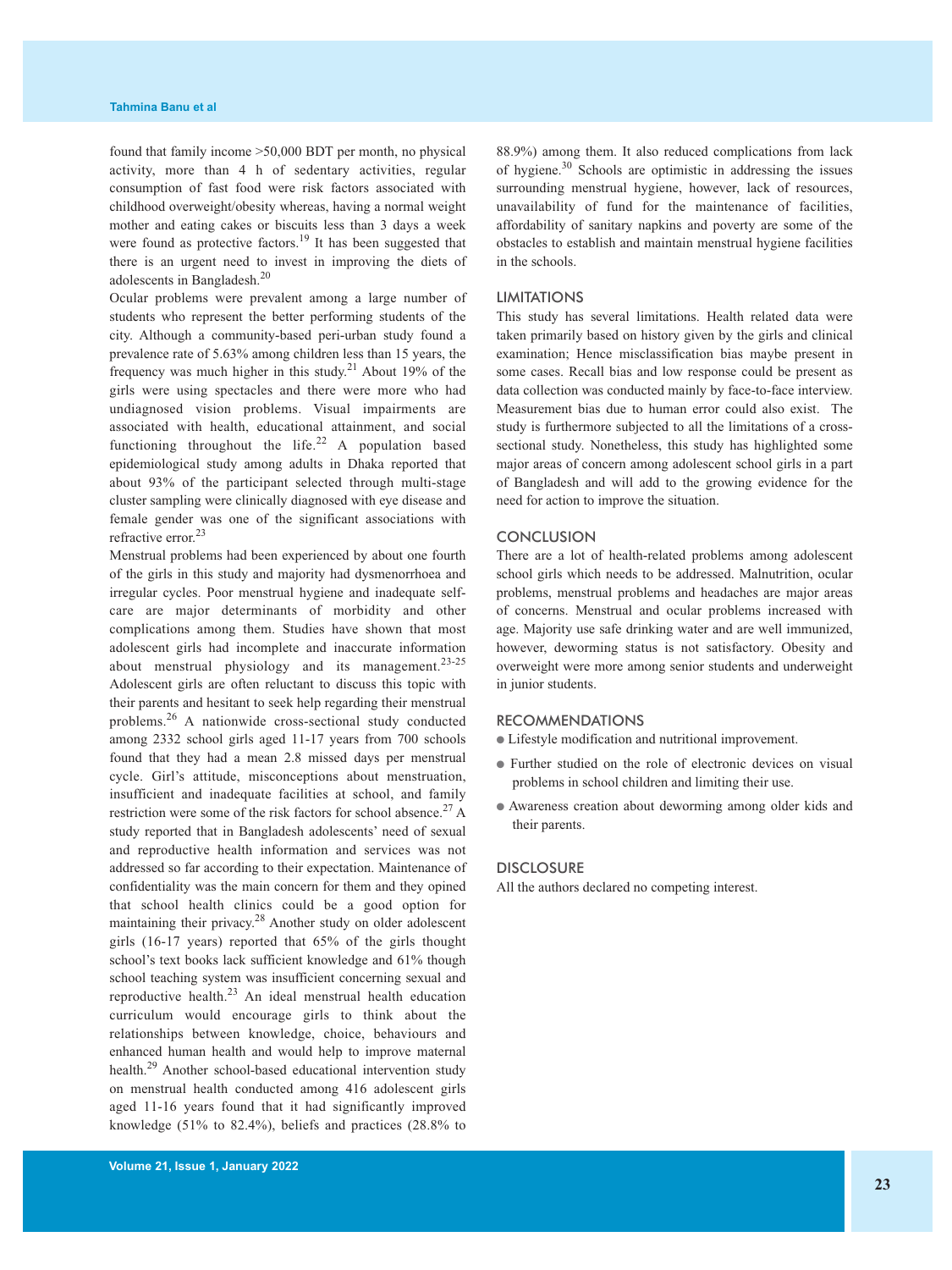## **REFERENCES**

- 1. Kotecha P V, Patel S V, Mazumdar VS, Baxi RK, Misra S, Diwanji M, et al. Reproductive health awareness among urban school going adolescents in Vadodara city. Indian J Psychiatry. 2012;54(4):344–348.
- 2. UNICEF. Adolescents overview [Internet]. 2019 [cited 2020 Dec 7]. Available from: https://data.unicef.org/topic/adolescents/overview/#:~:text=Adolescents – defined by the United, the Rights of the Child.
- 3. OECD/WHO. Health at a Glance: Asia/Pacific 2020: Measuring Progress Towards Universal Health Coverage. Paris: OECD Publishing. 2020.
- 4. Malta DC, de Andreazzi MAR, Oliveira-Campos M, Al. E. Trend of the risk and protective factors of chronic diseases in adolescents , National Adolescent School-based Health Survey ( PeNSE 2009 e 2012 ). REV BRAS EPIDEMIOL. 2014;Suppl PeNS:77–91.
- 5. UNICEF. The State of the World's Children 2011: Adolescence An Age of Opportunity [Internet]. New York: UNICEF. 2011. Available from: https://www.unicef.org/reports/state-worlds-children-2011
- 6. UNICEF. UNICEF BRIEFING NOTE SERIES ON SDG global indicators related to children [Internet]. New York. 2018. Available from: https://data.unicef.org/wp-content/uploads/2018/05/SDG-Briefing-Notes-web.pdf.
- 7. UNICEF. For every child , reimagineFor Every Child, Reimagine. UNICEF Annual Report 2019. New York: United Nations Children's Fund (UNICEF). 2020.
- 8. CEIC. Bangladesh HIES: Household Income per Month [Internet]. 2016 [Cited 2020 Dec 7]. Available from: https://www.ceicdata.com/en/bangladesh/household-income-and-expenditure-survey-average-monthly-income-per-householdby-income-group/hies-household-income-per-month#:~:text=Bangladesh's HIES%3A Household Income per Month data is updated yearly,of 4%2C366.000 BDT in 1996.
- 9. Afroz S, Debsarma S, Dutta S, Rhaman MM, Mohsena M. Prevalence of helminthic infestations among Bangladeshi rural children and its trend since mid-seventies. IMC J Med Sci. 2019;13(1):004.
- 10. Farooq MA Al, ;Haq MN, Tajreen T, Sajid MM, Chowdhury TK. Health and Disease among Primary School Children : A Snapshot from Rural Bangladesh. IJTDH. 2020;41(12):52–62.
- 11. DGHS. Health Bulletine [Internet]. 2018. Available from: https://dghs.gov.bd/images/docs/Publicaations/HB 2018 final.pdf.
- 12. Faizah, Farah, Murhandarwati, EH, Prabandari, YS, Ahmed, Be-Nazir, HossianMM, Mazumder H. Feasibility of school-based health intervention for compliance of mass drug administration for soil transmitted helminthiasis in Bangladesh. Preprint [Internet]. 2020;1–20. Available from: https://advance.sagepub.com/articles/preprint/Feasibility\_of\_schoolbased\_health\_intervention\_for\_compliance\_of\_mass\_drug\_administration\_for\_soil\_transmitted\_helminthiasis\_in\_Bangladesh/11788941/1.
- 13. Sujan, Md. Safaet Hossain, ISlam, Md. Saiful; Naher, Shabnam; Banik, Rajon; Gozal D. Predictors Associated With Knowledge and Practice of Helminthic Infection Prevention Among Rural School-Aged Children 's Parents in Bangladesh : A Cross-Sectional Study. Front Public Heal. 2020;8:484.
- 14. National Institute of Population Research and Training, Mitra and Associates & II. Bang ladeshdemographic and health survey 2014 [Internet]. Dhaka:  $2015$ .
	- Available from: https://dhsprogram.com/pubs/pdf/FR311/FR311.pdf.
- 15. Bucher K, Dooley T, Little C, Gonzalez C, Sethna Z, Tamagni J, et al. Progress for children beyond averages: Learning from the MDGs. New York: UNICEF. 2015.
- 16. Biswas T, Islam A, Islam S, Pervin S, Rawal LB. Overweight and obesity among children and adolescents in Bangladesh : A systematic review and meta-analysis. Public Health [Internet]. 2016;142:94–101. Available from: http://dx.doi.org/10.1016/j.puhe.2016.10.010.
- 17. Islam TMM, Banik PC, Barua L, Mohammed S, Islam S, Chowdhury S, et al. Cardiovascular disease risk factors among school children of Bangladesh : A cross- - sectional study. BMJ Open. 2020;10(e038077).
- 18. Kundu S, Bakchi J, Sayeed A. Sources of nutrition information and nutritional knowledge among school-going adolescents in Bangladesh. Public Heal Pract. 2020;1:100030.
- 19. Alam, Mohammad Morshed, Hawlader, M D H, Wahab, A, Hossain M D; Nishat, A A, Zaman, S, Ahsan G. Determinants of overweight and obesity among urban school-going children and adolescents : A case-control study in Bangladesh Abstract : Int J Adolesc andHealth. 2019;20180034.
- 20. Leroy JL, Ruel M, Sununtnasuk C, Ahmed A. Understanding the determinants of adolescent nutrition in Bangladesh. Ann NY Acad Sci. 2018;1416:18–30.
- 21. Hussain AHME, Roy T, Ferdausi N, Sen U. Prevalence of childhood ocular morbidity in a peri- urban setting in Bangladesh : a communitybased study. Public Health [Internet]. 2019;170:103–112. Available from: https://doi.org/10.1016/j.puhe.2019.02.026.
- 22. Davidson S, Quinn GE. The Impact of Pediatric Vision Disorders in Adulthood. Pediatrics. 2010;127(2):334–339.
- 23. Hennegan J, Sol L. Confidence to manage menstruation at home and at school : Findings from a cross-sectional survey of schoolgirls in rural Bangladesh. Cult Health Sex [Internet]. 2019;online:1–20. Available from: https://doi.org/10.1080/13691058.2019.1580768.